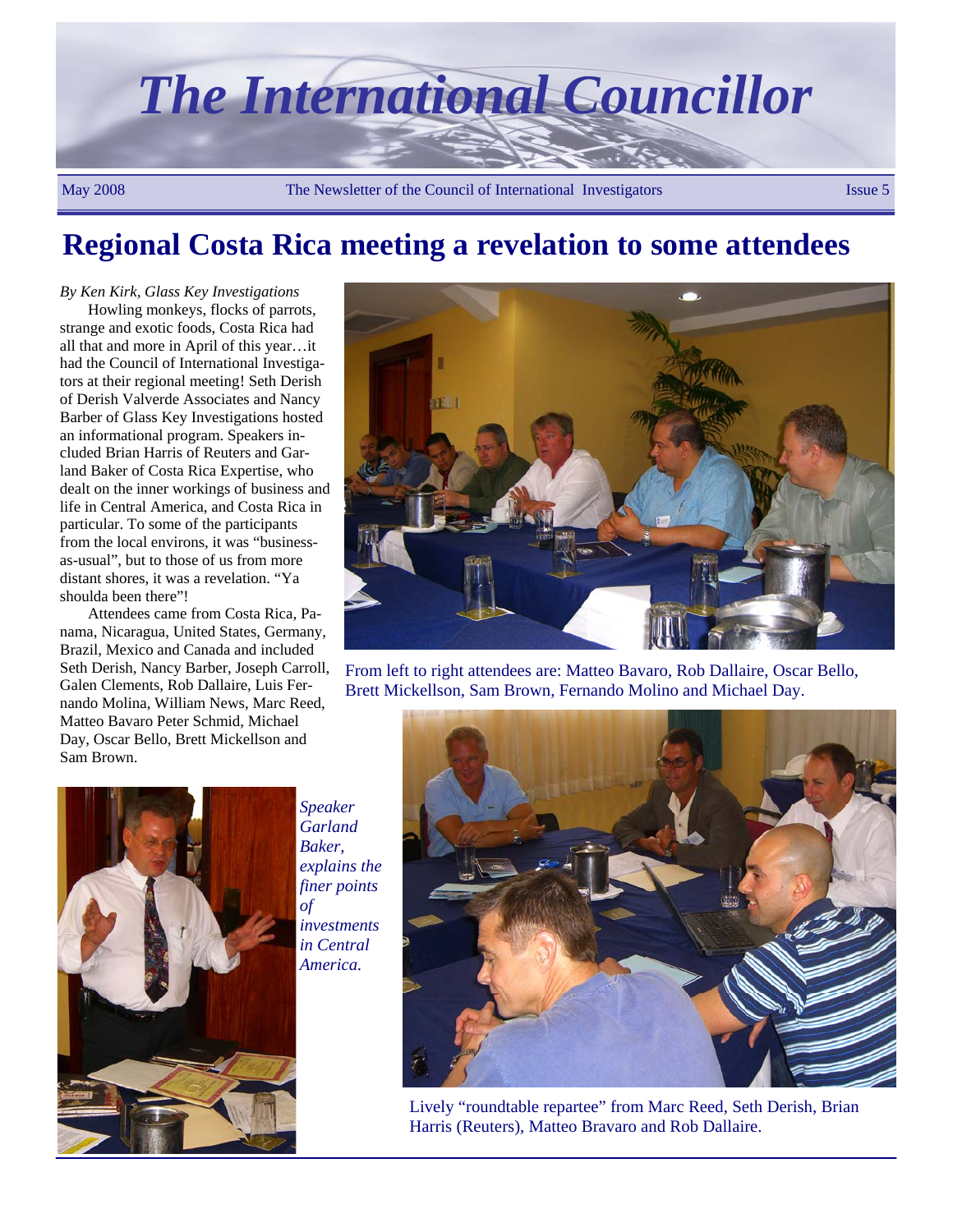# **From the editor**



Fred's brother Jack and his wife Phil (left of photo) accompanied Fred and I during our recent vacation in the U.S. Virgin Islands at Steve Kirby's condo so graciously donated to the Silent Auction at last year's AGM. We had a ball! Here we are on our way out to the Atlantis, a submarine dive on a reef. **What's your silent auction item this year?** 

## **YOUR FAST SOURCE IN EU** since 1978

**Detectiv Consulting International GmbH** 



## **GI: Insurance Fraud Service**

CEO: Juergen Fritz Hebach (Member of BA CII WAD) Fon: +49 171 410 74 11 / Fax: +49 30 433 533 1 Internet: dci@insurancefraudservice.com

In this issue we have been fortunate to receive the address from the Office of the Privacy Commissioner (OPC) Canada, from the President of the Canadian Association of Private Investigators, Bill Joynt. The article is on page 4 –7 of this publication and warrants reading by all serious investigators. If the OPC takes their "thought" to reality our industry could be impacted worldwide. I was doubly surprised to read of the move by Google, to pixelate the faces of third parties captures in public on their mapping software. Read about that on page 3.

On the social side of things, Jimmy Gahan has apprised us of the latest doings of the POD ball on page 8 and in our June issue we will publish Richard Green's response to the Irish contingent!

Also, look for the latest in the tales of purloined plaid, a harbinger of things to come in Halifax????

The CII Halifax AGM thanks its sponsors on page 10 of this publication. See you in Halifax!

**Congratulations to the winners of the \$100 Restaurant Gift Certificates for the Halifax AGM. The names of all those registered before 1 May were entered and the winners of the gift certificates to Fred & Trish's Top Restaurant picks are:** 

> *Reg Montgomery & Jacob Lapid*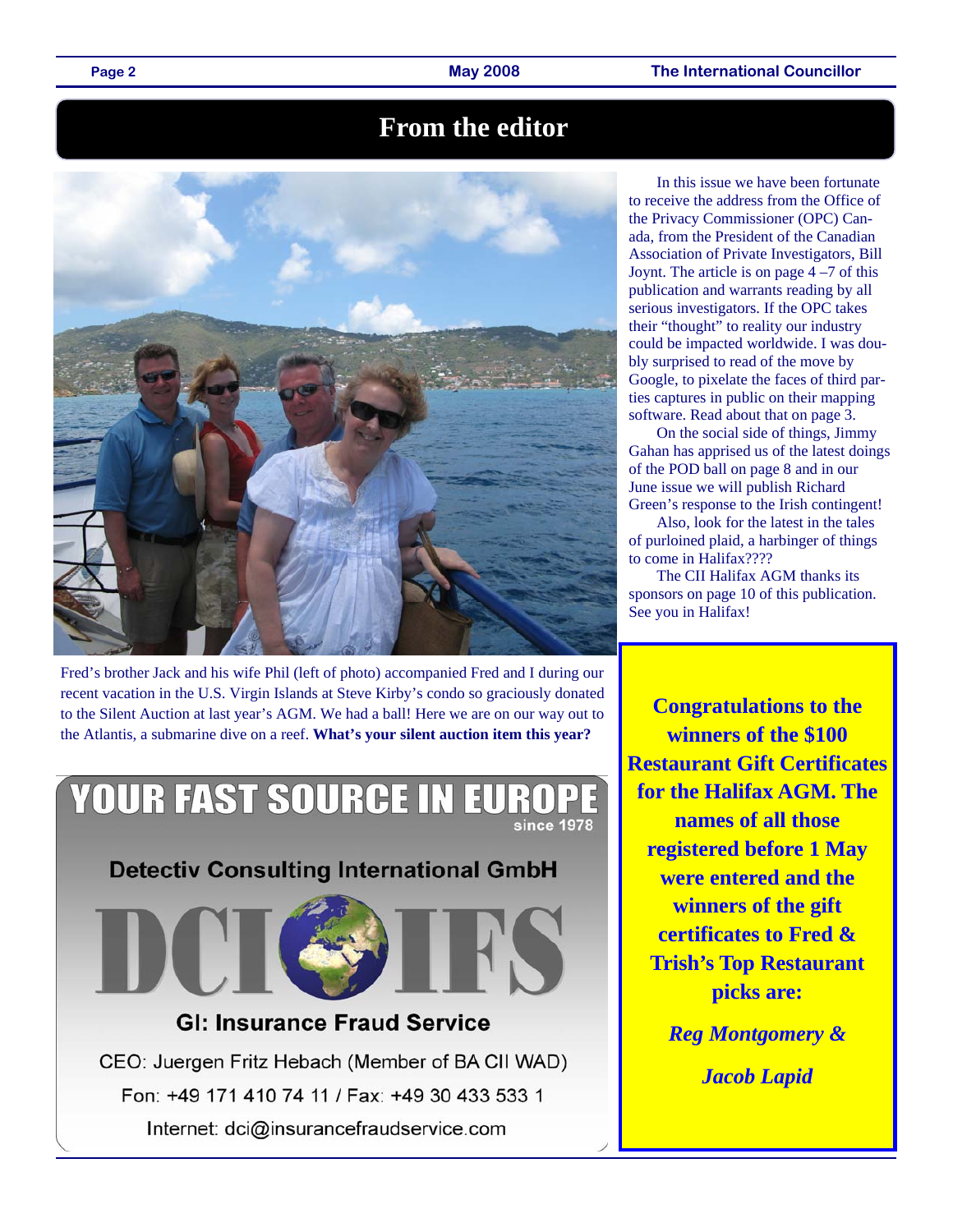#### **The International Councillor May 2008 Page 3**

*Brett, Sam, Fernando and Nancy enjoying the "aprèsconference" hospitality at Hacienda Derish.* 



# *The shape of things to come - maybe*

### **By Brian Bergstein AP Technology Writer**

After privacy complaints, Google Inc. is beginning to automatically blur faces of people captured in the street photos taken for its Internet map program. Rolling it out will take several months, however.

Although Google's Street View service was not the first to augment online maps with photos, the detail and breadth of images on the site surprised and unsettled many users when it launched last year.

As specially equipped Google vehicles cruised city streets snapping panoramic images of homes and businesses, the resulting photos revealed people falling off bikes, exiting strip joints, crossing the street, sunbathing - everyday, in-public things but nonetheless, things they might not have wanted preserved for posterity.

Some privacy advocates, including the influential Electronic Frontier Foundation, suggested that Google blur the images of people. That move, the critics pointed out, would not inhibit Street View's goal of helping people become familiar with the look and feel of a location before they travel there.

This week, Google revealed it had indeed begun deploying a facial-recognition algorithm that scans photos for mugs to blur. The changes are happening first in scenes in New York, before slowly expanding to the other 40 cities in Street View.

Google spokesman Larry Yu said the company is still tweaking the system. For now it tends to err on the side of blurring too many things - things a computer erroneously interprets as faces - but that is better than leaving too many faces unblurred, Yu said.

Yu said Google was responding not only to privacy complaints in the U.S., but also trying to head off legal or cultural objections that might emerge as Street View expands into other countries.

Rebecca Jeschke, a spokeswoman for the Electronic Frontier Foundation, praised Google's decision, but she added that "it's just a shame it didn't happen before the tool launched."



This is the first photo sent out of our son Brett Richard Mikkelson, born on April 23, 2008 at 2346 hrs 1146 PM). Weight 3.0 kilos (6lbs, 9 ozs), measuring 48 cm long. He is in great health and is as beautiful as his mother.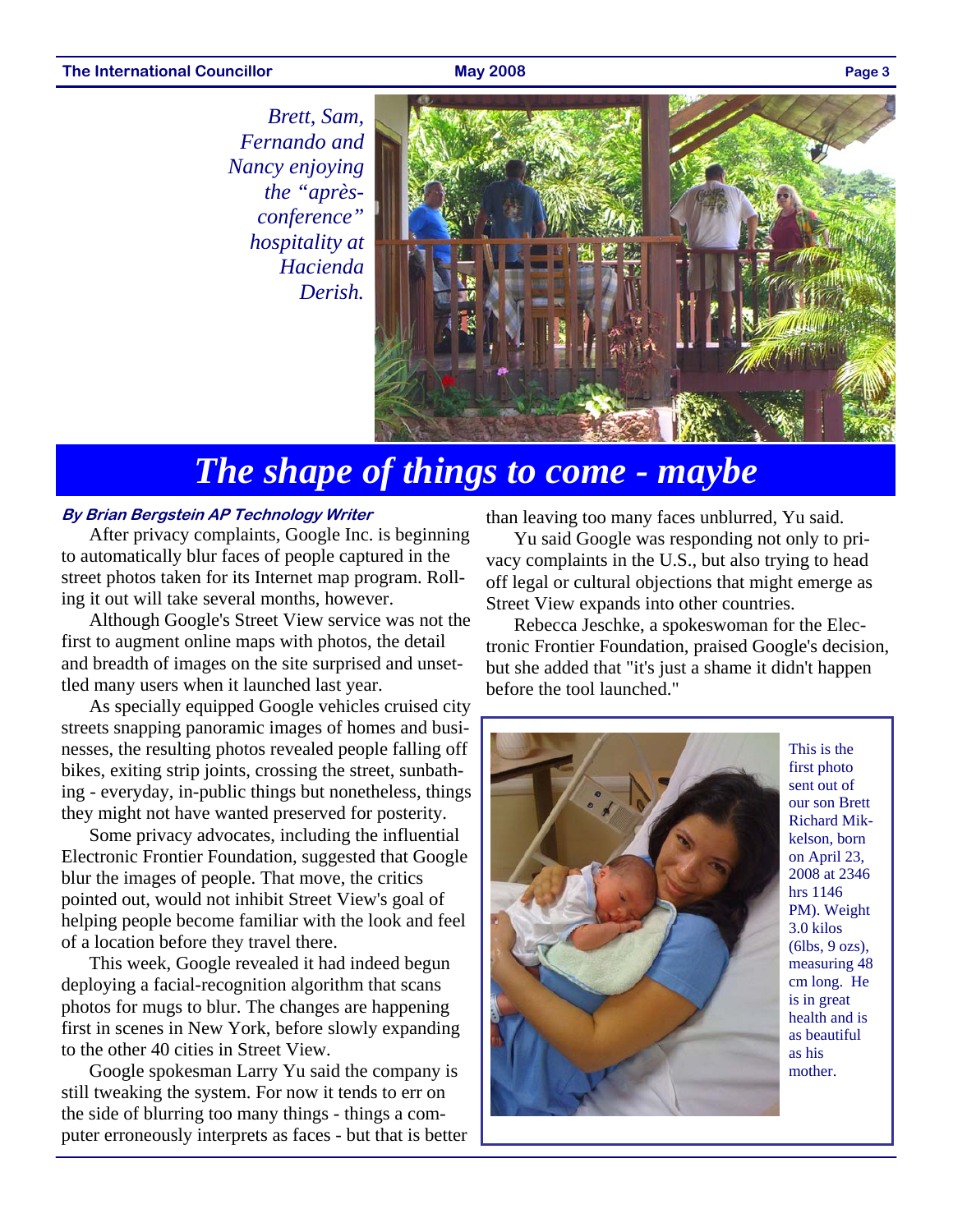*Editor's Note: The following address, made by the Office of Privacy Commissioner (OPC) at a conference attended by the Canadian health and insurance industry in February 2008, was forwarded to us by the President of the Canadian Association of Private Investigators (CAPI), Bill Joynt. In addition to the surprising actions taken by Google to pixelate photos on the internet, Canadian PI have been blindsided by comments contained in the address below and posted on the OPC website. During his address, Colin McKay, Director, Public Education and Communications, indicated that privacy concerns may be extending to the requirement that all photos of third parties in covert surveillance also be pixilated or disguise even though the video was obtained in a public place. Norman Groot, of Investigation Counsel Professional Corporation, acting as Counsel to the Canadian PI industry, has requested a meeting with the Privacy Commission in an effort to ascertain if this is indeed an action that the Commission may be looking at. However, all PI should be concerning that this indeed may be the shape of privacy concerns to come if our industry is not vigilant and aggressive in our efforts to deter this type of legislation.* 

*"*I appreciate this opportunity to speak with you about privacy and the insurance industry. I'd like to share some thoughts with you on a couple of key issues we've been working on with the insurance industry.

 The first is how solicitor-client privilege claims are affecting our investigations. The second involves surveillance by private investigation firms working for insurance companies. I also thought it would be interesting to talk about a few of our recent investigations involving health and life insurance.

We are an ombudsman's office, so our approach is to try to resolve problems through mediation rather than heavy-handed enforcement. That said, when conciliation fails and a company refuses to follow our recommendations, we may go to Federal Court to seek an order forcing them to comply. Possible court action is a fairly persuasive tool and most organizations comply with our recommendations.

lead to privacy complaints in a number of ways: proactive public education initiatives, funding of privacy research, and audits of businesses to verify compliance with the law.

 Let's turn to some current privacy challenges facing your industry ….

### **The Solicitor-Client Privilege Challenge**

 A very important issue for our Office is dealing with complaints from people whose requests for their personal information held by insurance companies have been denied.

 Insurance companies often refuse such access requests by claiming solicitor-client privilege. They rely on section 9 (3) of PIPEDA, which provides several situations where access may be refused. Documents covered by solicitor-client privilege are one of the exemptions.

 We do recognize the importance of solicitor-client privilege as a fundamental legal principle. However, we are concerned that organizations could thwart individuals' right to access their own personal information by inappropriately asserting this privilege.

This has long been a sticky issue – but, from our perspective, it became more problematic following a decision by the Federal Court of Appeal in what's known in legal circles as the "Blood Tribe case." **Blood Tribe Case** 

These long-running legal proceedings finally wound up in the Supreme Court of Canada just last week. We don't expect the top court's ruling for some months.

 The case began when a woman dismissed from her job with the Blood Tribe Department of Health asked for her personnel file and was denied access. The woman filed a complaint with us. As part of our investigation, we asked for a copy of the woman's personnel file. The Blood Tribe Department of Health provided some records, but claimed solicitor-client privilege over other documents and refused to provide them.

Our position is that we need these documents in order to independently verify the claim that personal information being sought by a complainant was exempted by solicitor-client privilege. In our view, Parliament did not create the Privacy Commissioner's Office to make best guesses about whether personal information may be legitimately withheld on the basis of solicitor-client

Our Office also works to avoid problems that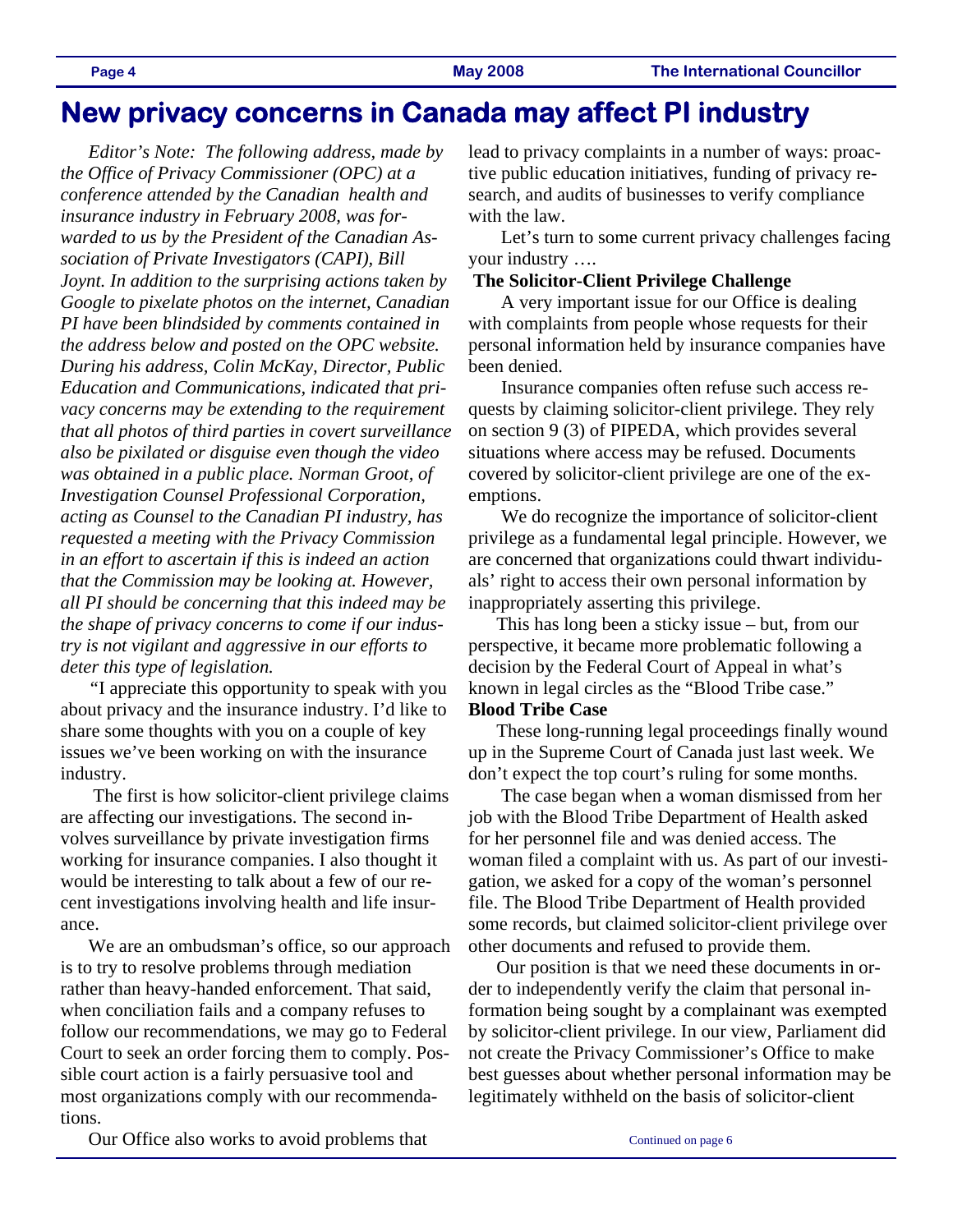#### Continued from page 4

privilege. Rather, we believe Parliament intended that our Office make definitive and accurate decisions – which can only be done if we see the documents in question.

 We issued an order that the organization produce the records. The Blood Tribe Department of Health went to court to challenge the Privacy Commissioner's jurisdiction to issue this order – bringing the investigation to a halt.

 We were pleased when the Federal Court dismissed the Blood Tribe Department of Health's judicial review application. However, the Court of Appeal set aside our order, finding that language in PIPEDA is not clear enough to grant the Commissioner specific power to order the production of solicitor-client privileged documents.

 The Court proposed that we apply on a case-by-case basis to the Federal Court to examine claims of solicitor-client privilege in the context of complaints involving refused access to personal information. For obvious reasons, we find this solution impractical in the conduct of our investigations. We hope the Supreme Court will agree with us. We look forward to receiving the Court's guidance on this key issue..

Our Commissioner has said she plans to revisit the issue with the Minister of Industry – who is overseeing possible legislative reforms to PIPEDA – should amendments to the law be needed as a result of the Supreme Court decision.

### **Insurance Industry**

The Court of Appeal decision supporting the Blood Tribe Department of Health's position was very popular with insurance companies.

 As I mentioned earlier, solicitor-client privilege is often an issue in insurance-related complaints.

 As a first step, we ask an organization if they are willing to show us the documents in question so that we can verify the claim.

 If that fails, we ask for information that could help prove the existence of privilege. We consider issues such as: Who wrote the document? Was that person a lawyer? When was the document created? Who is the document directed to? What was the purpose of the document? Is there information in the document which is not privileged?

 The answers to questions like these can help us reach the conclusion that a document is privileged. However, if doubt remains, we may not be able to conclude an issue. In those cases, we may take the matter to Court. Unfortunately, this is a very time-consuming process and our investigations are being drawn out longer. Our goal is not to impede on any privileges, but simply to ensure that our investigations are thorough.

### **State Farm**

The case involves State Farm Mutual Automobile Insurance Com-

Continued on page 6

**Deadline for the next issue of The Councillor is 5 June 2008. Send your news to tdehmel@ csiinvest.com!** 

# **CII New Applicants**

Paul L. Anastasi Olympic Action Media Communications Ltd. Athens, Greece panastasi@ath.forthnet.gr

Remi Kalacyan VIP Investigations Monteal, Quebec, Canada remi@spyvip.com

Zafar F. Anjum Corporate Research & Investigations PVT Ltd. Islamabad, Punjab, Pakistan zanjum@cri.com.pk

Muhammad S. Islam Singapore Portculus International Business Consulting Singapore

Yong C. Lim Portcullis International Business Con. Singpaore

Oberdan A. Echeverria Chile Investigations Nueva Imperial, Aravcania, Chile info@chileinvestigations.com

Changjung Liu Beijing Orient Business Investigations Beijing, P.R.C.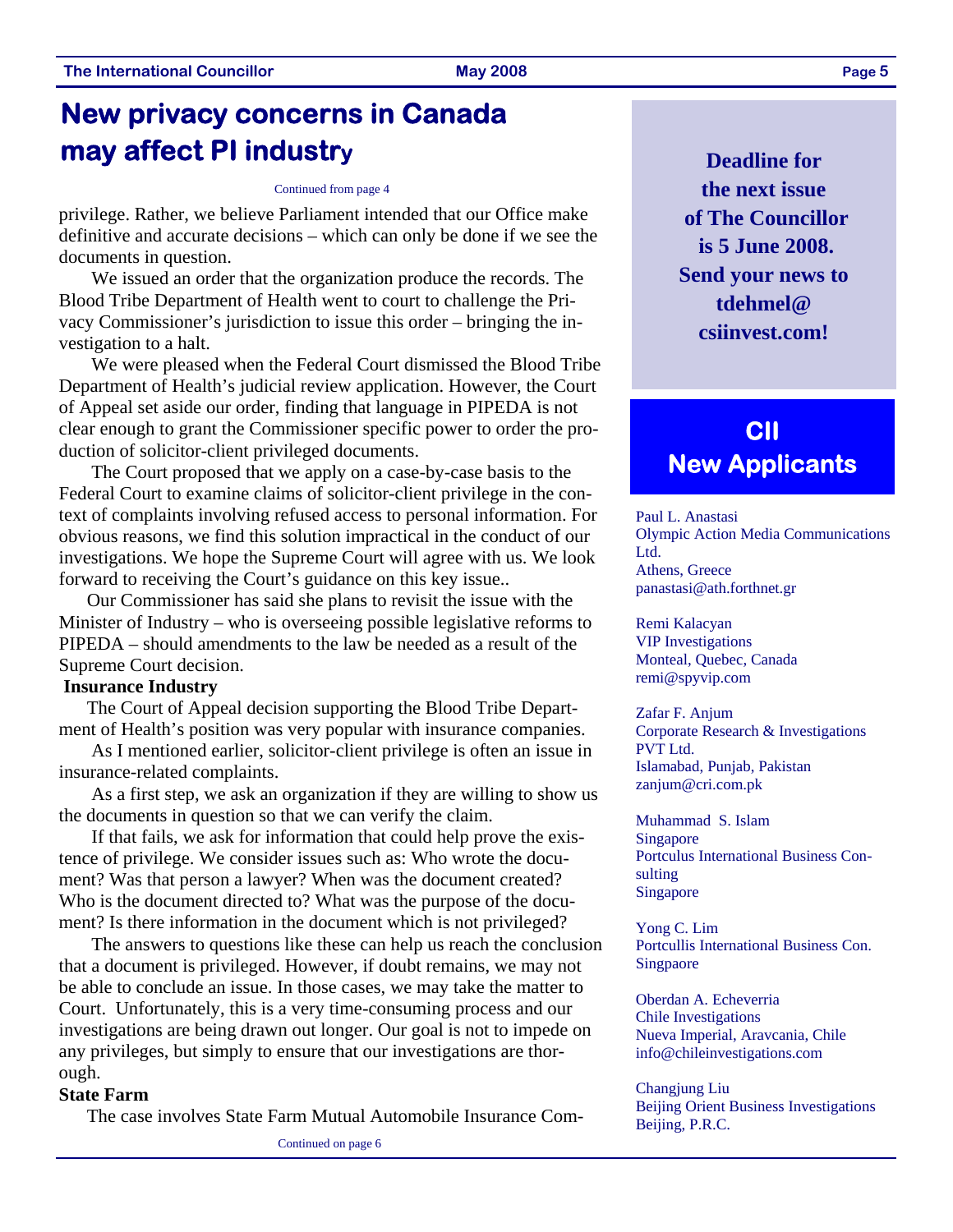#### Continued from page 5

pany. And, while it involves a property and casualty matter, the issues are relevant to the insurance industry. The investigation which led to these proceedings involves a man who came to us with a complaint related to the legal fallout from an accident he'd had with a driver insured by State Farm.

The man had started a civil suit against the other driver and asked for access to his personal information held by State Farm and an investigative firm which the insurance company had hired. Both State Farm and the investigative firm declined to provide access, arguing PIPEDA did not apply. State Farm also questioned the Privacy Commissioner's jurisdiction to investigate a refusal to provide access to personal information and power to compel the production of documents during an investigation.

Last summer, State Farm filed an application in the Court of Queen's Bench of New Brunswick for a declaration that PIPEDA did not apply; that the Privacy Commissioner did not have the authority to investigate the complaint; and that she did not have the authority to compel production of the information sought.

This January, the court granted our motion to have

State Farm's application stayed on the grounds that the Federal Court was the more appropriate forum to address questions of constitutional validity and judicial review of the Privacy Commissioner's authority.

State Farm's right to appeal was recently confirmed by the Court of Appeal in New Brunswick and we expect State Farm to file its Notice of Appeal soon. So, stay tuned ….

## **Privacy, Accountability and "Private Investigative Bodies"**

 I would also like to spend a bit of time talking about the privacy impact of work conducted by private investigation firms often on your behalf. These investigators are regularly asked to collect personal information about people and, in most cases, this collection is done covertly.

 There are provisions for this kind of collection under PIPEDA. The law also includes provisions for designating a private investigation company a "private investigative body," which carries specific responsibilities under the Act. An area of concern that keeps coming up in our complaints is the modus operandi of private investigators.

 Some private investigators seem to let their inner Continued on page 7

## **The Worshipful Company of Security Professionals attains full livery status**



#### *By Tom Davies*

Wednesday 19<sup>th</sup> March 2008 saw a major milestone in the short history of the Company of Security Professionals, one of the youngest of the City of London Livery Companies. Earlier in March the Company had been admitted into full livery status and became the  $108<sup>th</sup>$  Livery Company of the City of London. On being admitted to full Livery the company is now known as "The Worshipful Company of Security Professionals".

One of the conditions of admittance to Livery status is that 108 of the freemen of the company are required to be "liveried" and henceforth become Liverymen of the company. The ceremony took place in the Grand Hall of the Worshipful Company of Drapers which dates back to the 1500's and is one of the oldest City Livery companies.

*Three long standing members of the Council were present on the 19th March 2008 to be "liveried". In order of seniority, Peter Heims (past Chairman), Alan Marr (past Chairman) and Tom Davies (Board member).*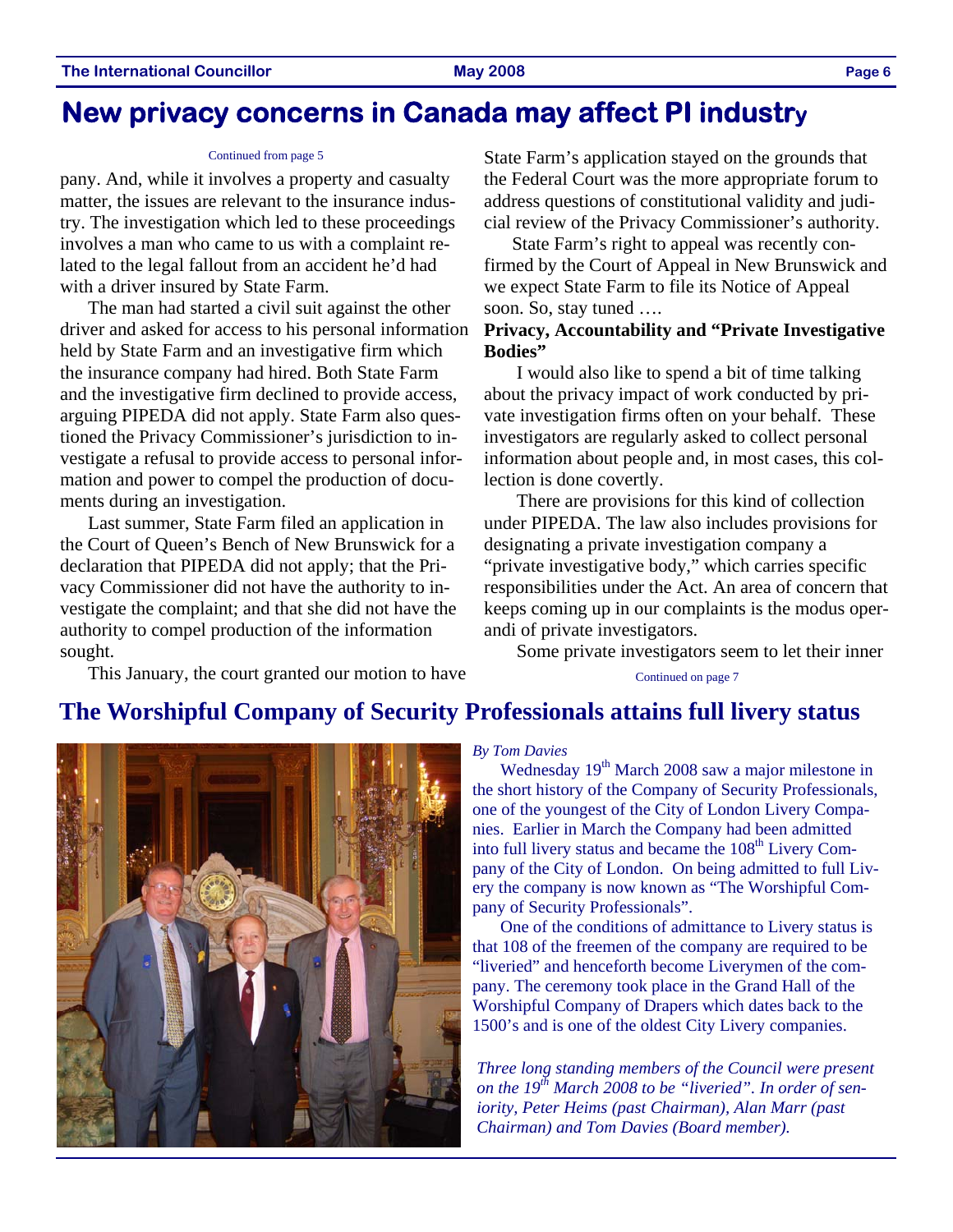### Continued from page 6

cowboy come out during the course of their work. At times this has created something of a Wild West in terms of the collection of personal information. One of our current investigations illustrates what I mean …

 A company had hired a private investigator to conduct covert video surveillance of an employee because it had doubts about the em-

ployee's claim that he couldn't work as a result

of an on-the-job injury.

 The privacy problem arose when the investigator videotaped the employee's wife taking their children to school – even though the surveillance target was not with them.

 The images of the target's wife and children were provided to the company along with other surveillance videotape. We are troubled about the issue of innocent third parties being captured on covert video surveillance tapes.

the private investigator should not be following people who are not identified as targets. When innocent third parties are inadvertently captured on video, their faces can be blurred out – just like you

sometimes see during investigative reports on television. In this way, you've protected the privacy of people who have absolutely nothing to do with an investigation.

third parties on videotape – and it goes without saying that

 Finally, very clear contracts and documentation between the client and the investigation firm should be re-



 One argument we've heard from the private investigation industry is that the context of the target's interaction with someone else may not be immediately clear, so they want to capture as much as possible – just on the off-chance it becomes relevant later on in an investigation. That's called fishing and it's not acceptable. Again, the information being requested needs to be very clearly spelled out.

### The cost to pixelate or disguise the faces of third parties throughout a videotape would be prohibitive and would further discourage insurance companies from conducting surveillance.

The neighbour of someone under surveillance should not face the risk that images of an over-the-fence conversation will wind up being circulated as part of the package an investigator turns over to a company. This is a violation of that person's privacy in that his or her personal information has been collected without consent.

 Few of us would like to be videotaped in a bathrobe on our front steps simply because we happen to live next to someone under suspicion of insurance fraud.

## **Finding Solutions**

 What are the solutions? Our office is always pleased to provide in-depth information sessions to groups of private investigators concerning privacy requirements including use of the video surveillance equipment.

 There are, however, a few basics: A private investigator must avoid capturing

**Taking Responsibility**

 Our position is that both the investigative body and the client – you folks – are responsible for what occurs during the collection of personal information. There are things that a company hiring a private investigator can do to ensure the surveillance is conducted in a way that respects privacy. The starting point is to consider the following question:

 What would a reasonable person consider to be appropriate when an investigation firm is contracted to conduct covert surveillance and there is a possibility video images of innocent third parties – or totally irrelevant or unfairly prejudicial personal information – may be inadvertently collected?

Before turning to an investigation firm, an insurer must first have substantial evidence to support the suspicion that the relationship of trust with an insured individual has been broken. A company hiring an investigator must be able to show that it has exhausted all other means of obtaining the information it requires in less privacy-invasive ways.

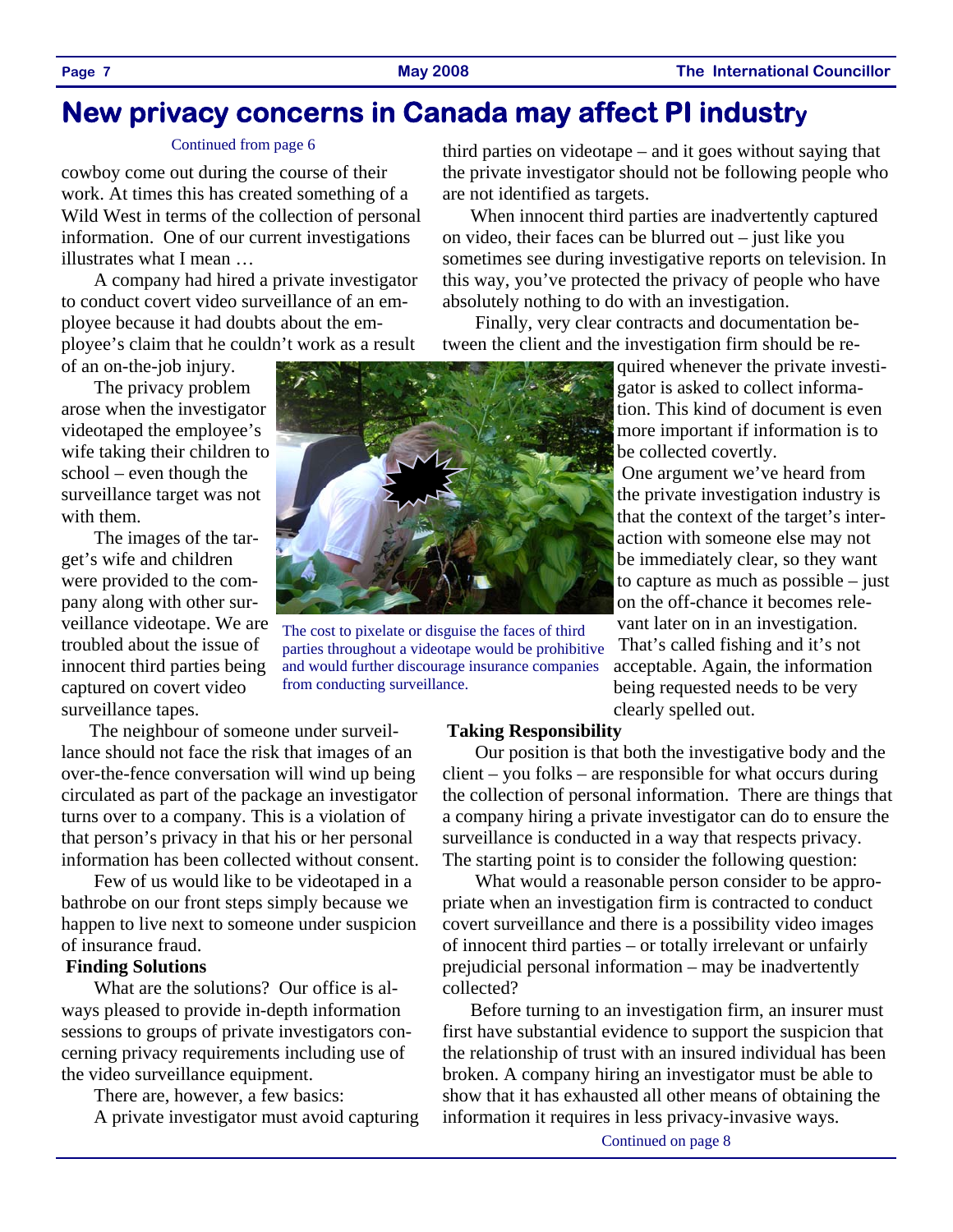# **The Plaid File**

#### *By Patricia Natrat*

It seems no one is safe from the influence of the mysterious Prince of Plaid whose latest victim was found clutching an empty wine bottle in Point Pleasant Park, 'three sheets to the wind - rather, three tartan sheets to the wind. When questioned several hours and three cups of coffee later, the victim admitted she had very nearly been coerced into selling illegal plaid to unsuspecting students at the private school she attends, (the name of which, of course, must remain private). Had she not passed out when she did, the victim says she may very well have been lured into a life of crime . . . a close call for a frightened teen. Though he is believed to have been in disguise, a police sketch artist is now working with the victim in an attempt to place this mysterious and notorious crime face. The sketch will be released to the media and the hunt will continue . . .



## **New privacy concerns in Canada may affect PI industry**

#### Continued from page 7

 When these fundamental thresholds have been passed, a company hiring an investigator should have a copy of the investigation firm's policies and procedures in order to verify that personal information will be collected in an appropriate manner consistent will all applicable laws. It is worth noting, however, that we have not been able to find a private investigation firm with a policy on videotaping of third parties.

The hiring company should also verify that investigators have been adequately trained in areas such as privacy law and the appropriate use of the technical equipment used in surveillance. As I said previously, I believe it is also reasonable to expect that a request for surveillance be set out in the form of a contract. This contract would outline the grounds for the request, the information being asked for and stipulate that the surveillance must be done in accordance with Canadian law. One specific aspect of Canadian privacy law warrants particular emphasis in this regard: The collection of personal information must be limited to the greatest extent possible.

In the past we have had private investigation firms tell us that they have no documentation setting out the details of a covert surveillance job. This is something we find unacceptable. The good news is that things may be changing. We were happy to see

that one insurance company has created a detailed contract that's now used when it asks for surveillance work to be done. This is a very positive step.

 The Privacy Commissioner's Office accepts that there are times when covert surveillance is necessary and acceptable – a position we have affirmed in our investigative findings. When there is reasonable and probable cause to believe someone is committing fraud, for example, covert surveillance is an option if other less privacy-invasive methods to prove the fraud have failed.

 Surveillance, when viewed through the PIPEDA lens, is actually the collection of personal information without consent. It is a tool, but it must be used appropriately.

**Don't miss these great speakers in Halifax: Paul Gillespie—C.E.T.S.** 

**Dr. Steve Porter—Lies and Deception** 

**Jon McDowall—International Identity Theft** 

**Tom Davies –Global Terror Update**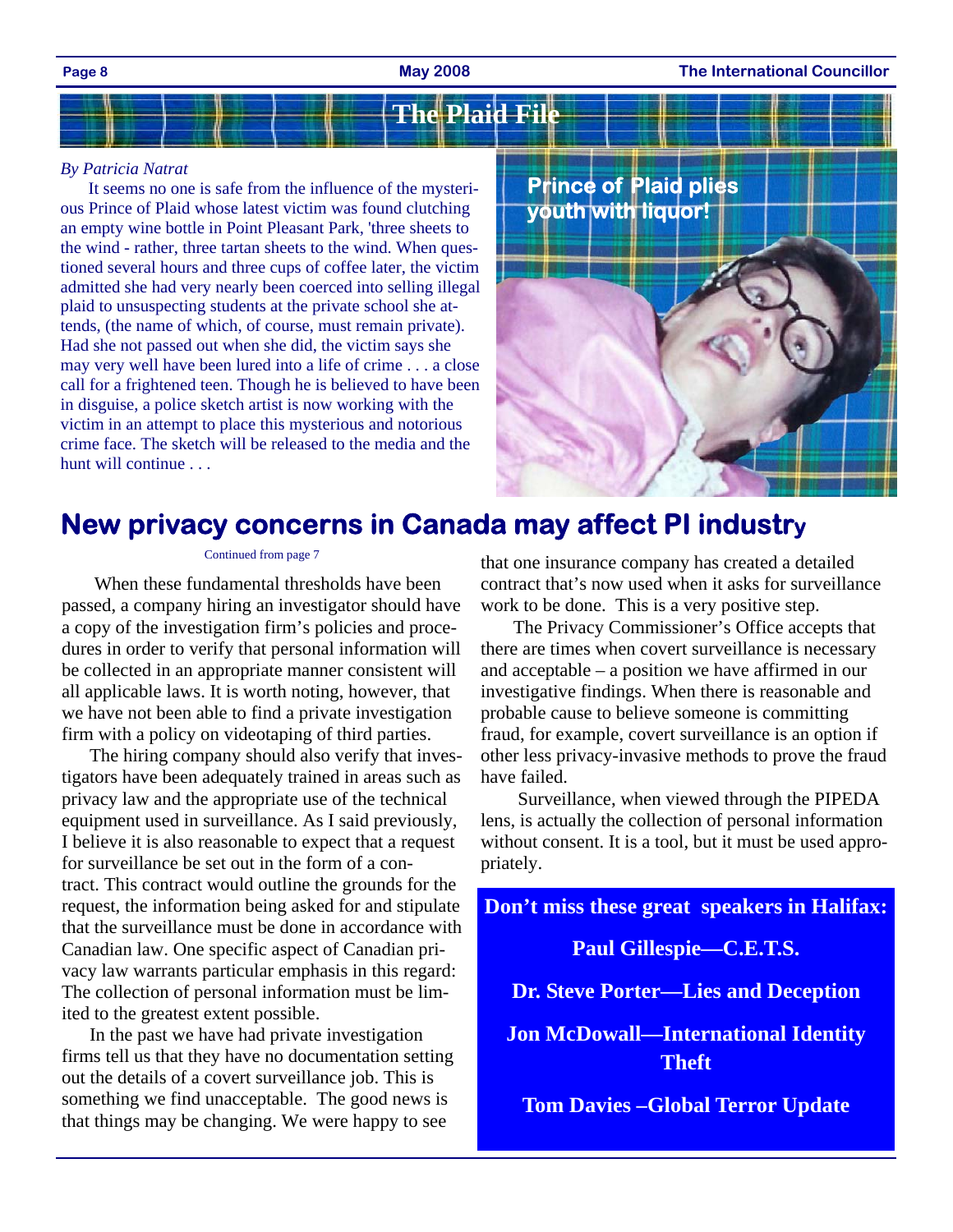## **Disaster strikes with theft of Ancient Irish Trophy—the POD Ball**

### **By James Gahan, Bunclody, Ireland**

*You will see that I have entered into the modern world with email (and for a very important reason). The next step will be pod casts of my golden voice. I know your publishing deadline is nearing. I was hoping upon hope to get this article into the next Councillor. It would seem that some unsavory character has absconded with the POD ball. Since this has been a traditional part of the silent auction at the AGM, I desperately want to flush this character out. Now you know this would normally be handled by non other than Derek given his investigative prowess. His world travels have lead me to take the bull by the horns.* 

**Disaster!** After returning from the wonderful city of Chicago where I and all the PODs enjoyed a wonderful AGM and after having suitably recovered from the weeks festivities, the POD's (at a well attended gathering at Redmonds Pub) opened the shipping box containing the POD ball only to find an American football and a taunting note. The river Slaney nearly spilled over its banks from the tears wept by all those who had gathered to witness the POD balls return to the Emerald Isle. As you will recall, while in Chicago an ancient rivalry was settled by the gracious act of Lord Green (successful bidder of the POD ball) in providing custody of the POD ball to its rightful owner, Mr. Derek Nally. Well, I can assure you that the greatest investigative minds in Ireland were summoned and immediately, a major case investigation was opened and all leads pursued. No stone was left unturned and no suspects were beyond approach. In fact, even the Lord Green was detained during his family visit to the Emerald Island and persuaded to take on vast amounts of the Irish truth serum (Guinness) to exclude him from this dastardly act.

Irrefutable evidence (see photo) would suggest that the POD ball has gone international. It distresses me greatly to have to announce this to the entire CII Community, but even our most brilliant Irish investigative minds have been stymied. We therefore beseech the membership to apply their vast investigative skills to identify the perpetrators of this theft. We know the recent feats of the membership in solving complex crimes, gaining acquittal for innocent people and calling to task faulty investigations would seem to pale to this request, but we



**HELLLLLLLLLLPPPPPPPPPP MEEEEEEEEEE!** Now here's a fine kettle of fish indeed! Where is POD????????

make it nonetheless. All leads will be treated with the highest confidence and may be sent to my right hand man Tony Fagan tfagansecurway@eircom.net or to me James Gahan, at **whereispodball@yahoo.com**. This golden voice will not be silenced until the POD ball has been repatriated and returned to its rightful and one true owner!

*Don't miss our June issue when Lord Richard Green will tell the tale of his detention in Ireland and the happy release of his family!* 

## **Florida Association of PI AGM**

Our very own Paul Ciolino will be speaking at the Florida Association of Private Investigators, Inc. 2008 AGM on September 18- 20, 2008 at the Orlando International Resort & Spa: **Mr. Paul Ciolino, C.F.E., BCFE, C.I.I.** 

Mr. Ciolino, the nation's leading expert in complex criminal defense and fraud investigations, and wrong convictions investigations, is owner of Paul J. Ciolino and Associates, LLC, and Dearborn Process Service, Inc. CBS News Anchor Dan Rather has called Ciolino, "One of America's top five investigators." Licensed in Illinois, Louisiana and Wisconsin, Mr. Ciolino is a popular lecturer, including lectures at Yale Law School. Mr. Ciolino is a past national director of the National Association of Legal Investigators, Inc. (NALI), and a past president and life member of the Special Agents Association in Chicago.

Visit www.myfapi.org for further details.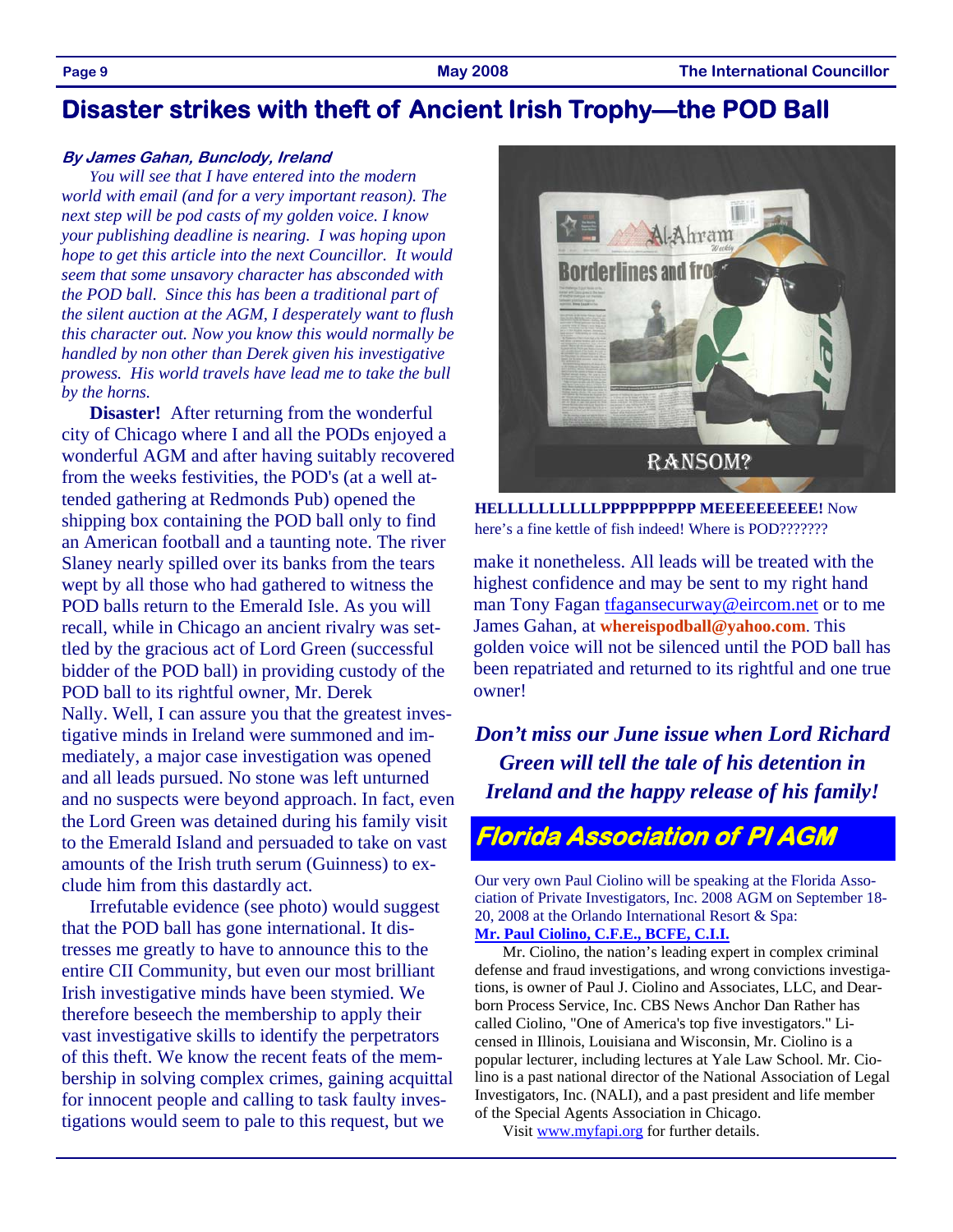#### **The International Councillor Page 10 International Councillor May 2008 Page 10**

## **More 2008 AGM news**

# **Global Terror update- Tom Davies to speak at Halifax AGM**



Tom Davies

removal of individuals under Immigration legislation.

Prior to establishing himself in the commercial sector, he served between 1962 and 1984 as an Officer in British Military Intelligence. During which time he held a variety of security/risk management, research, investigative and specialist antiterrorist appointments in Africa, the Middle East, Europe and Northern Ireland. During the past 24 years, he has become internationally recognised as an expert in maritime security, risk management, counter terrorism and the use of the private sector for the custody and enforced

He has also lectured extensively in Europe, Scandinavia, the Far East and the United States of America on maritime security, counter terrorism techniques and international terrorist organisations. He also acts as a specialist adviser to a private equity funding group who specialise in investing in the security/risk management industries.

He was a one of the founder directors of International Maritime Security (IMS) Ltd.

Between 1991 and 2005, he was the Managing Director of the LPI Group of Companies. He has recently been appointed Chairman of Global Custodial Services (UK) Ltd. He is (supposed to be) semi-retired and also advises enterprise companies on strategy and operations.

He is a Liveryman of the Worshipful Company of Security Professionals, a Freeman of the City of London, a Board Director of the Council of International Investigators and a Public Governor of his local NHS Hospital Foundation Trust.



CSI, host of the 2008 CII Conference in Halifax, Nova Scotia, is happy to announce that The Council of Private Investigators - Atlantic Canada (CPI-AC) will be helping to sponsor the upcoming AGM. CPI-AC will be sponsoring the guest bags provided to all guests at the Conference. CPI\_AC is a non-profit corporation whose purpose is to serve the interests of licensed private investigators in Atlantic Canada.

Formed in 2003, all directors and officers are volunteers, their primary career being private investigators. CPI-AC represent its membership to the regulators of private investigators in the Atlantic Provinces and is the representative to federal regulators in connection with privacy legislation.

CPI-AC maintains a website which keeps the industry informed about developments which may affect private investigators. Visit their website at www.capicanada.ca.



*Can you identify this slick dude from the Edinburgh CII Conference in 1976?* 



**Make sure you get registered for the Halifax Conference now so your name can be entered in the June draw for one free night's accommodations at the beautiful Harbourfront Marriott Hotel. Everyone who has registered prior to June 1, 2008 will be entered in the draw. As well, make sure you get your hotel room reserved soon, as our conference rate can not be guaranteed once the block is full. Knowing the number of attendees also help us to complete plans to make this an unforgettable experience for our delegates and their guests.**